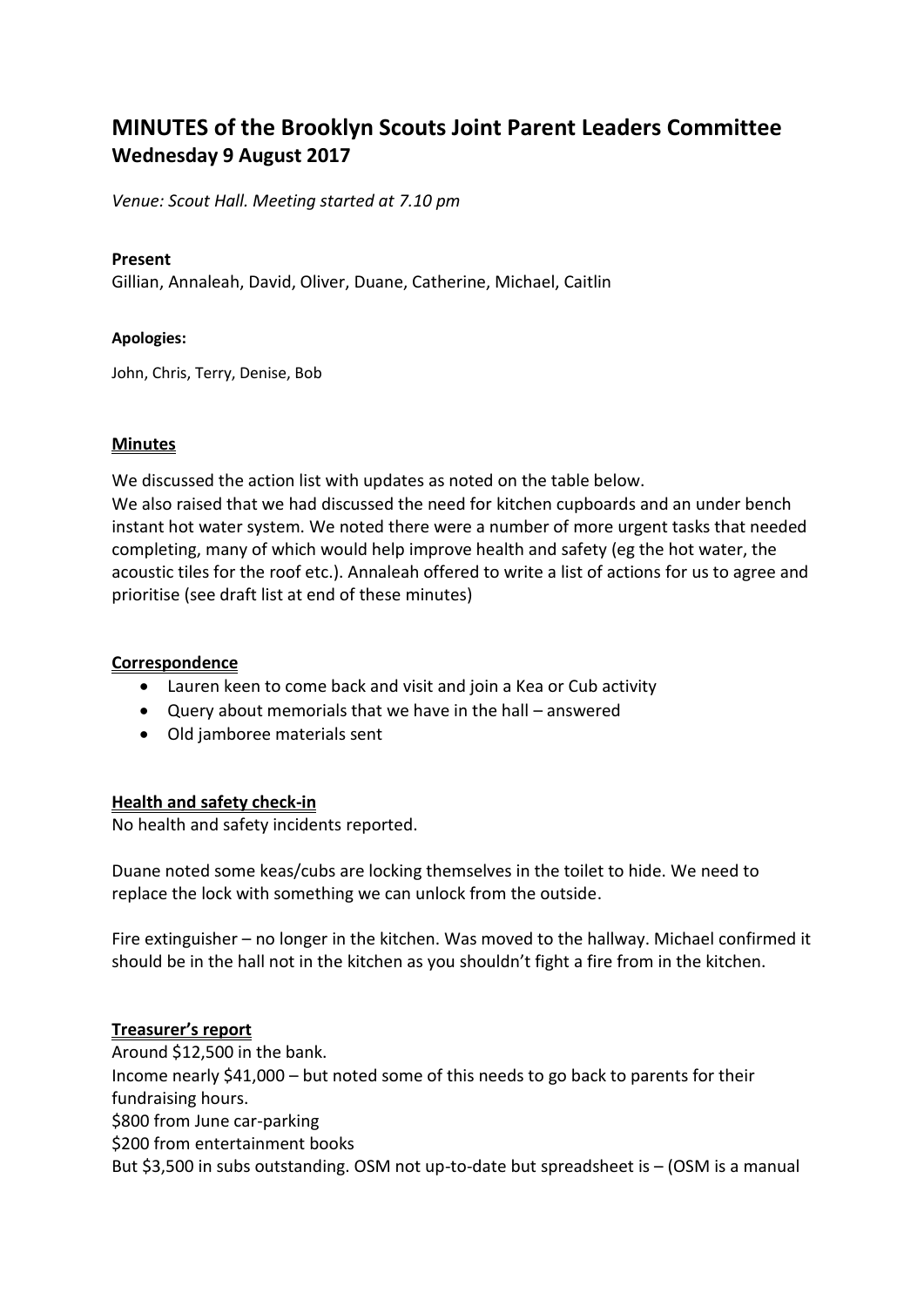process so not easy to do). Need to send list to Annaleah who will allocate follow-ups. Oliver noted that the increased subs (with the offer of the refund in exchange for volunteer hours) has only generated a few more helpers. However the new costs may be helping us manage numbers. Oliver will complete an analysis for the AGM to see whether the new subs levels are better covering running costs.

Oliver noted we has set aside funds for stage 2 hall work of \$6500. He will probably recommend we use this in the short term for the list of work identified above.

He also noted there is a fund set aside which is money we received back from Jamboree – this goes toward the next Jamboree.

In total we have about \$2K net cash flow. We will have a cash crunch early next year when the insurance payment is due unless we improve cashflow.

# **Section summary**

Keas numbers growing – about 9 - 11. The recent Kea hike won a competition for biggest proportion of attendance.

Cubs – around 24 with 4 more joined recently. About 4 going up to Scouts. Issues with the noise level are putting some Cubs off. However Duane noted locking the cupboards when they come in so they control the games has made a big difference. Cubs are being led by Josh, Duane, Denise and two Venturer leaders. However Denise will be away for a few weeks – David will help with cover. Several Cub parents are keen to help out with fundraising. And several are going on the Turere Camp so some good parent involvement is building. Coming up is the Group camp fire. 12 Dec big Zone camp.

Scouts – around 20 each week. Still trying to give them more support on preparing the nights. For example, David has developed a template for how to run the night. Recently leaders talked to them about badge work and last night David and Chris updated all the badge info in OSM. The aim is to drive them to get signoffs. Targeting four signoffs for Turere camp.

Venturers – regular 9 (out of 9) turning up. However no Venturers or the Leader are keeping OSM up-to-date. (See related point below)

Group – a plan is in place for activities and support required. Turere almost completely full. Early thinking on Egmont trip is under-way.

Oliver advised the Committee that a new Group Leader – David, will take over in September. Oliver will send an email out about this.

We noted there was a small, but very successful ski trip. Catherine noted the good learning from the experience was the need for flexibility due to weather.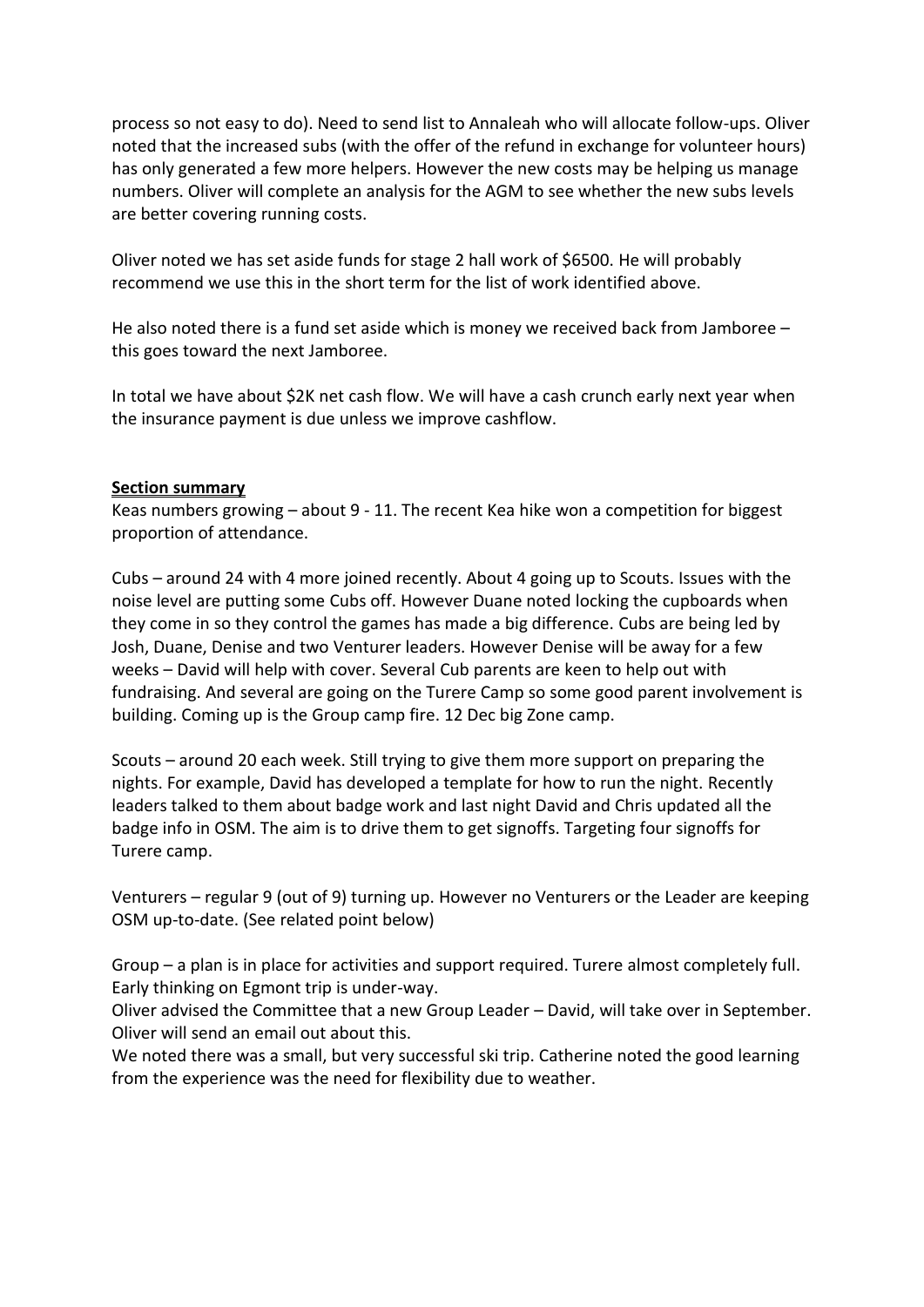# **General business**

### **Stadium co-ordinator position**

Caitlin can help out with this. Can look at sharing the load initially with a view to taking over from Chris. Caitlin noted we were allocated a really poor bar at the Crusaders game – we need to keep an eye on this.

# **Sausage sizzle at predator free event**

The Vogelmorn community area ran this. They are keen for us to follow-up and run a survival Scout day on the bowling green. This is great advertising for the Group. Also the hall has a commercial kitchen and they would be keen to let us do a dinner for the community or similar. Annaleah will stay in touch with them and update Leaders and the Committee on opportunities as they arise.

#### **Lease**

Now back with Michael. It looks like Council have agreed we don't need to get permission before we hire the hall out which is a positive. However Council is seeking to put a clause in every lease of a community services building that when it is being used the public must be allowed to come in and use the toilet when the building is occupied. The Committee asked if we could we use this as a negotiating ploy for a better toilet. Michael will complete a report on the new draft of the lease for the next meeting.

#### **Flag**

It would be great to have a flag/banner that we could use to promote ourselves at community events and standing camps. It should have our name and the Brooklyn Scouts website address. We discussed the potential for damage in poor conditions, but agreed we could manage this by only using in good weather. David will explore some quotes.

#### **Leader support check-in**

Training is on this weekend, and a first aid course is coming up – Sept 9-10. Oliver needs to send date out.

David and John went to OSM training. Also a leaders training John and Erina went to.

The Group Leader transition will be marked at the AGM.

#### **Committee and leaders event**

Annaleah suggested a 10pin bowling event. She will suggest some dates by email.

#### **OSM census**

6 Sept is the next census date. Venturer's need to be updated. All leaders need to check everyone in OSM at the time is active.

Suggest Venturers have a sign-in sheet to tick attendance. David can then update from the printed list.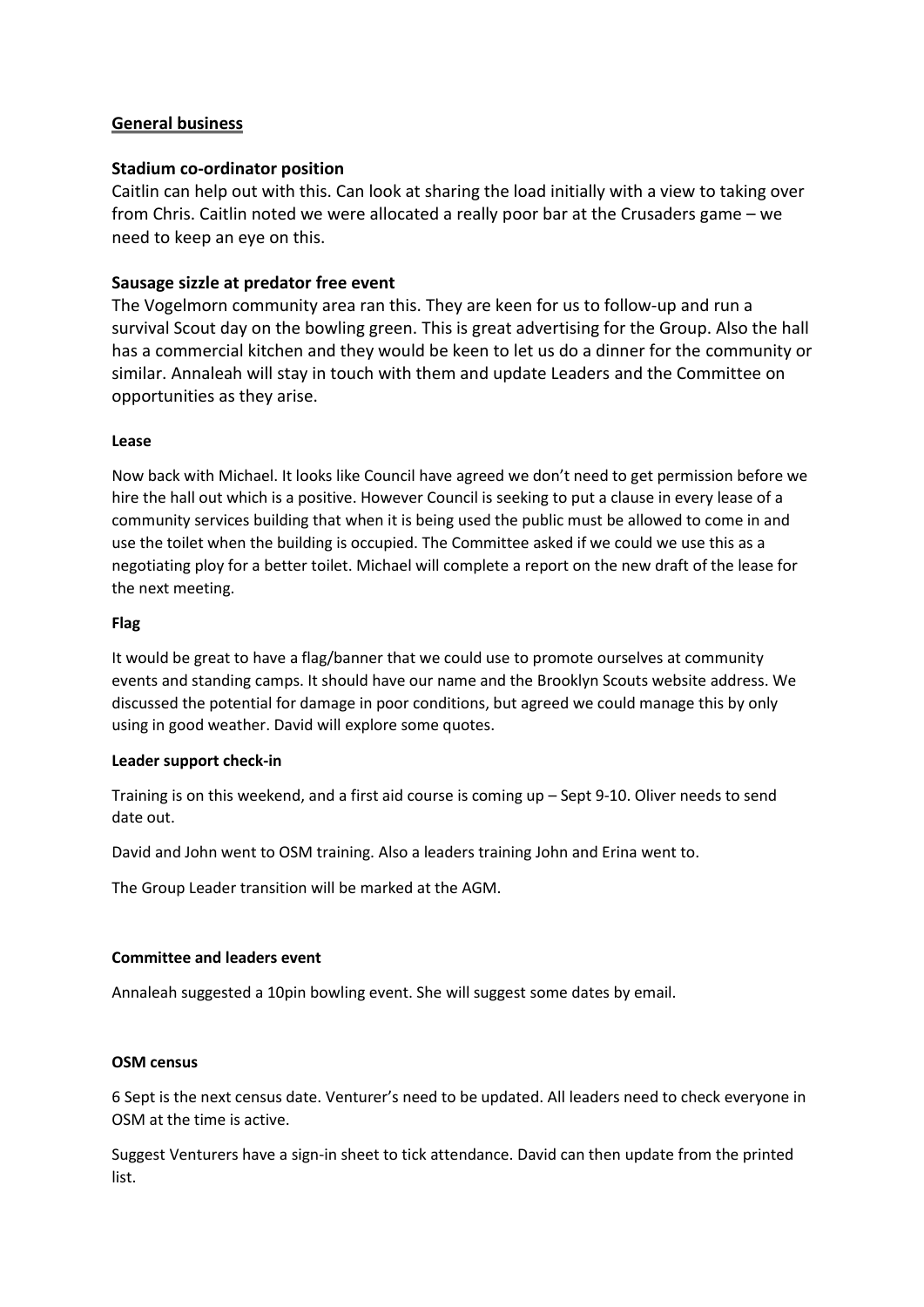#### **AGM**

Suggested a family BBQ. Tentative date 11 November.

#### **Next newsletter**

Aim for week 7 – cover

- Turere
- Group BBQ (coming up on 30 Sept)
- Quiz night went
- AGM advance warning

# **Meeting closed 8.15 pm**

**Next meeting ============== 13 September 2017**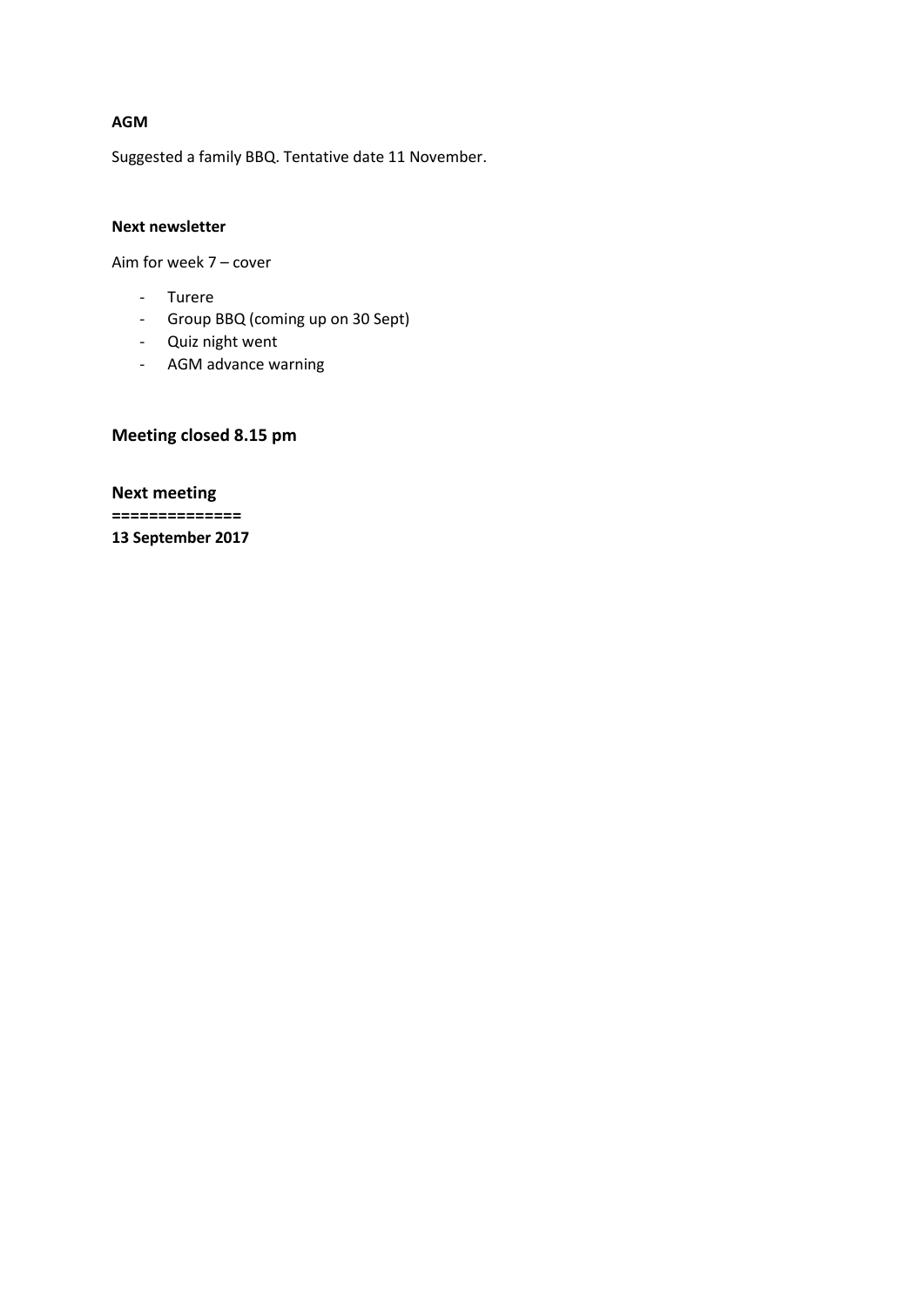# **Record of actions discussed and closed at or since last meeting (see comments), and still open or new as at 9/8/17. Red = overdue actions Grey = closed at meeting.**

| <b>Number Action</b> |                                                                                 | Responsible                       |                   | Due Status | <b>Notes</b>                                                                                                                                                           |
|----------------------|---------------------------------------------------------------------------------|-----------------------------------|-------------------|------------|------------------------------------------------------------------------------------------------------------------------------------------------------------------------|
|                      | Explore cost of a free standing flag we                                         |                                   |                   |            |                                                                                                                                                                        |
| 17/268               | can use to promote Brooklyn Scouts                                              | David                             | 30/09/2017 Open   |            |                                                                                                                                                                        |
|                      | Buy and install new lock for the toilet                                         |                                   |                   |            |                                                                                                                                                                        |
| 17/267               | door                                                                            | Annaleah                          | 30/09/2017 Open   |            |                                                                                                                                                                        |
|                      | Create a list of all the immediate                                              |                                   |                   |            |                                                                                                                                                                        |
|                      | maintenance works to be completed                                               |                                   |                   |            |                                                                                                                                                                        |
|                      | and involve the right people to sign it                                         |                                   |                   |            |                                                                                                                                                                        |
| 17/266               | off                                                                             | Annaleah                          | 31/08/2017 Open   |            |                                                                                                                                                                        |
|                      | Talk to Duane about best way of                                                 |                                   |                   |            |                                                                                                                                                                        |
| 17/265               | supporting the Cub group                                                        | Annaleah/David 31/07/2017 Ongoing |                   |            |                                                                                                                                                                        |
|                      | Request further details about proposed                                          |                                   |                   |            |                                                                                                                                                                        |
| 17/264               | predator free fundraising event                                                 | Anneleah                          | 15/07/2017 Closed |            | Event held - very successful.                                                                                                                                          |
|                      | Research grants for equipment for                                               |                                   |                   |            |                                                                                                                                                                        |
| 17/263               | Heaphy track etc                                                                | Erina/Oliver                      | 30/06/2017 Open   |            |                                                                                                                                                                        |
|                      | Clear out benches in hall - change to set                                       |                                   |                   |            |                                                                                                                                                                        |
| 17/261               | up working bee to do this                                                       | John/Oliver                       | 30/09/2017 Open   |            | Changed action after realising this is a big job. New deadline of end Sept.                                                                                            |
|                      |                                                                                 |                                   |                   |            | completed - outstanding payments will now receive a phone call & another invoice                                                                                       |
| 17/258               | Send reminder to pay subs                                                       | Annaleah                          | 30/04/2017 Open   |            | from Oliver. 9/8/17. Still \$3,500 outstanding. Names to go to Leaders for followup.                                                                                   |
|                      | Arrange copy and artwork for ad in                                              |                                   |                   |            |                                                                                                                                                                        |
|                      | Cook Strait News. Also send original                                            |                                   |                   |            | pause action and review in term 3 - discussion about cub pack and keas numbers                                                                                         |
| 17/257               | quiz night poster to Annaleah                                                   | Oliver/Denise                     |                   |            | 31/03/2017 Ongoing required before we move on                                                                                                                          |
|                      | Update community wall to show thanks                                            |                                   |                   |            |                                                                                                                                                                        |
|                      | for BCA, NZCT, Infinity, Spotless, Cook                                         |                                   |                   |            |                                                                                                                                                                        |
| 17/255               | <b>Strait News</b>                                                              | Oliver                            | 30/06/2017 Open   |            | Printed off. Just need to check we have all grant people then hang the signs                                                                                           |
|                      |                                                                                 |                                   |                   |            | Scheduled for first week of April; 17/5/2017: Rex to be asked to get quotes for the                                                                                    |
|                      |                                                                                 |                                   |                   |            | carpentry work - needs to be done as a matter of urgency. 28/06/17 Rex stated                                                                                          |
|                      |                                                                                 |                                   |                   |            | that \$3000 had been agreed in the past, but that the work had not been done due                                                                                       |
|                      |                                                                                 |                                   |                   |            | to cash flow issues. Rex to speak with Terry to ensure that it was now fit for                                                                                         |
|                      | Arrange for completion of roller door /                                         |                                   |                   |            | purpose for the current storage needs. 9/8/17 This needs to become a priority so                                                                                       |
| 17/251               | <b>QM</b> store extension                                                       | <b>Terry</b>                      | 30/04/2017 Open   |            | we can use the space.                                                                                                                                                  |
|                      | Arrange next steps for quiz night                                               |                                   |                   |            |                                                                                                                                                                        |
|                      | including formal thank you to Sonya,                                            |                                   |                   |            | 17/5/2017: discussion as to when it should be held - august (mid) group to decide.                                                                                     |
|                      | followup re new date with the pub and<br>decision about any short-dated auction |                                   |                   |            | Erina to help. Oliver to approach Sonya 28/06/17: Anneleah/Rex to follow up with<br>Erina to check if a date has been agreed - if so to start publicising. 9/8/17.Quiz |
| 16/247               | items (could be auctioned at AGM)                                               | Erina                             | 15/08/2017 Closed |            | night is 20 August.                                                                                                                                                    |
|                      |                                                                                 |                                   |                   |            |                                                                                                                                                                        |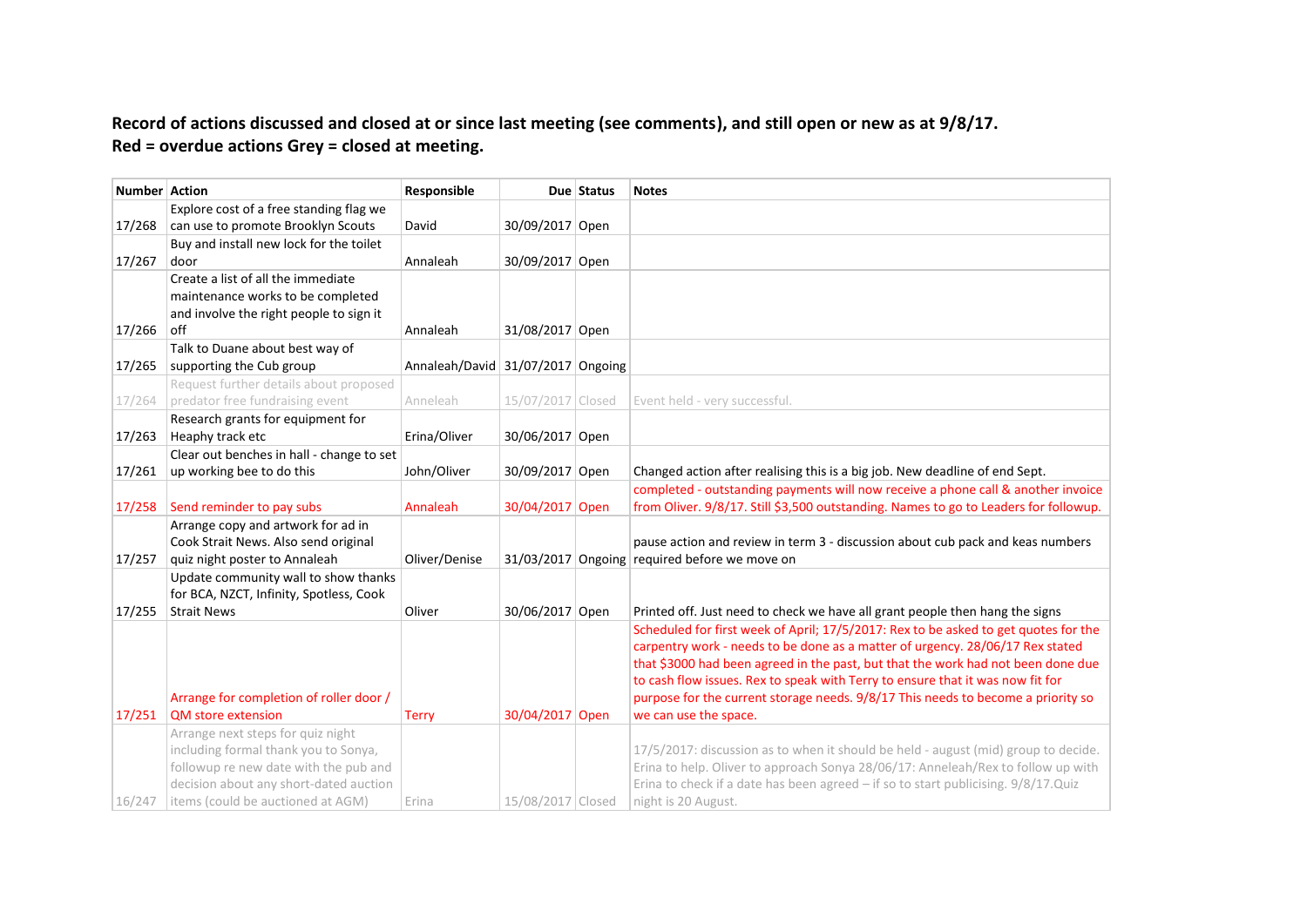| 16/243 | Investigate pricing to add acoustic<br>ceiling tiles and insulation to the hall            | John            | 30/11/2017 Open | John measured up during the 22/3/17 meeting; John met with a person<br>17/05/2017 and awaiting the different options cost 5-6 k? John to produce a report<br>giving a summary. What is the possible thermal and acoustic benefits. Await for<br>engineers report.28/6/17 John presented a number of samples of different options<br>of acoustic tiles and panels, along with cost estimates and copy of the engineers<br>report from Marshall Day.<br>It was agreed after much discussion, that we should look to reduce the noise in the<br>hall. We would aim for a reverberation time of 0.6 sec (or better). The solution that<br>offered this is a suspended grid with ceiling tiles. This would allow for the lights<br>and heaters to be suspended or mounted on the grid (and no major electrical work<br>required).<br>See report and email trail attached. |
|--------|--------------------------------------------------------------------------------------------|-----------------|-----------------|----------------------------------------------------------------------------------------------------------------------------------------------------------------------------------------------------------------------------------------------------------------------------------------------------------------------------------------------------------------------------------------------------------------------------------------------------------------------------------------------------------------------------------------------------------------------------------------------------------------------------------------------------------------------------------------------------------------------------------------------------------------------------------------------------------------------------------------------------------------------|
| 16/239 | Get parent names to put on thank you<br>wall and make a sign acknowledging<br>contribution | Oliver          | 31/07/2016 Open | Partly completed.                                                                                                                                                                                                                                                                                                                                                                                                                                                                                                                                                                                                                                                                                                                                                                                                                                                    |
| 15/198 | <b>Fix smoke alarms in basement</b>                                                        | <b>Annaleah</b> | 30/04/2016 Open | Deadline extended. Rex has followed up with the suppliers a number of times.<br>Terry is also now following up. 11/5 Erina suggested we install battery operated<br>smoke alarms in the meantime. 10/8 Terry advised he has a new quote<br>underway and this should be resolved soon. 19/10. Rex will install a battery<br>operated alarm until this is fixed. 22/3/17 Still chasing original vendor. Battery<br>operated alarm not installed yet.17/05/2017:Oliver to buy batteries to install<br>battery operated smoke alarms while awaiting a permanent solution.28/6/17<br>Annaleah to ensure smoke alarms are fitted by next meeting 9/8/17. David and<br>Annaleah donated smoke alarms. Will be set up this week.                                                                                                                                             |
|        |                                                                                            |                 |                 | Word version not available. Michael to email PDF to David to convert. In the<br>interim Council have agreed hiring of hall is up to us (providing it's not for<br>substantive periods). New deadline added. 8/7 - Converted to Word. Proposed<br>amends complete except for one. Once completed will go back to Council. Michael<br>comfortable we are ok despite no formal conclusion at this stage (still within<br>agreed term, and we renew for an extra 5 years after this). 9/8/17. Council has                                                                                                                                                                                                                                                                                                                                                                |
|        | Update Committee on status of hall                                                         |                 |                 | come back with a re-worked lease. Michael to review and provide a report at next                                                                                                                                                                                                                                                                                                                                                                                                                                                                                                                                                                                                                                                                                                                                                                                     |
| 14/133 | lease agreement                                                                            | Michael         |                 | 30/04/2015 Ongoing committee meeting                                                                                                                                                                                                                                                                                                                                                                                                                                                                                                                                                                                                                                                                                                                                                                                                                                 |

# **Record of resolutions from 9 August 2017**

| No. | Date Resolution                                                           | Moved    | Seconded  | Vote             |
|-----|---------------------------------------------------------------------------|----------|-----------|------------------|
|     | $17/223$ 09/08/2017 THAT, the Treasurer's verbal report be accepted       | Oliver   | David     | <b>CARRIED L</b> |
|     | $17/222$ 09/08/2017 THAT, the minutes of the previous meeting be accepted | Annaleah | Catherine | <b>CARRIED U</b> |